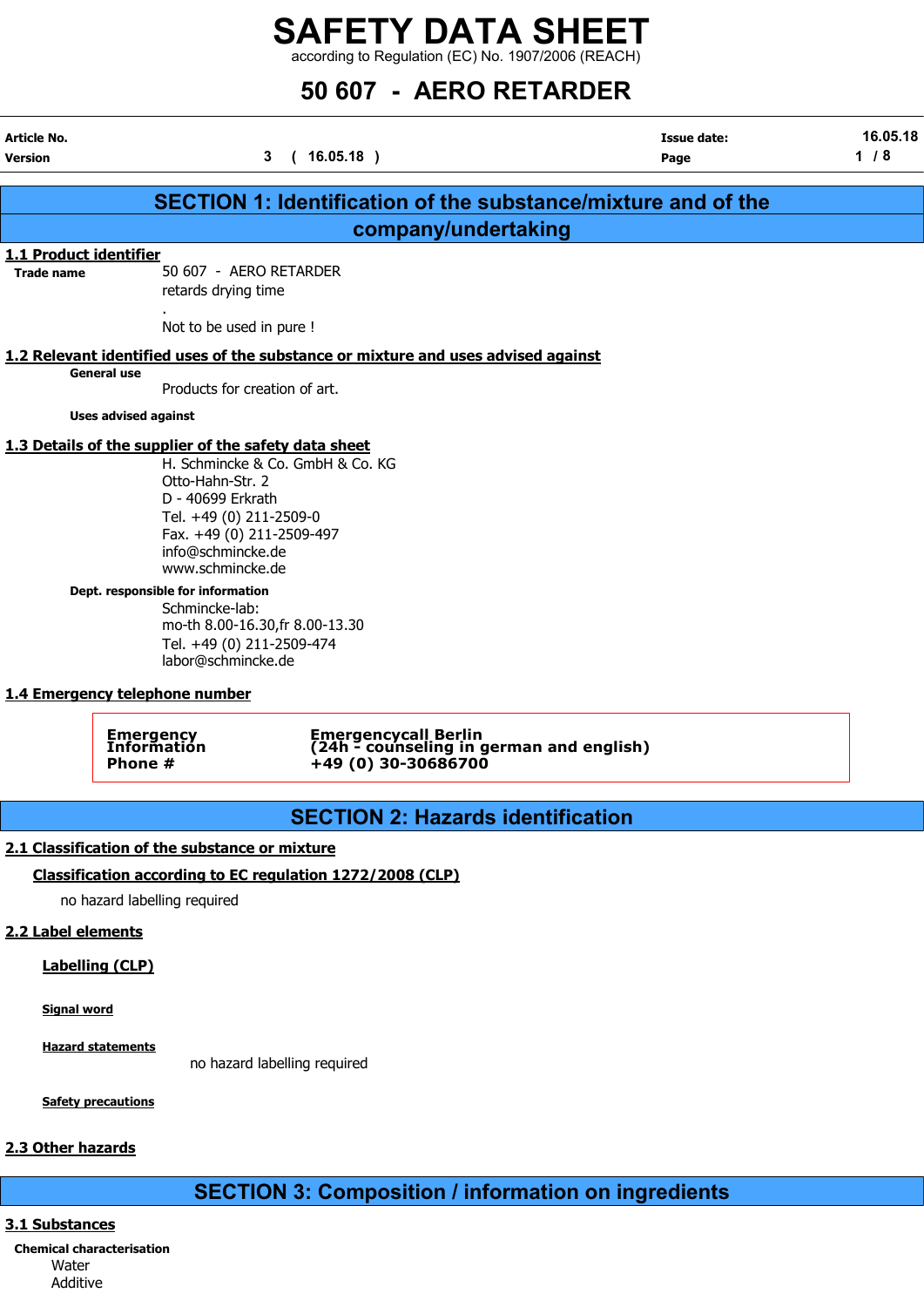according to Regulation (EC) No. 1907/2006 (REACH)

## 50 607 - AERO RETARDER

| Article No. |              | <b>Issue date:</b> | 16.05.18 |
|-------------|--------------|--------------------|----------|
| Version     | 3 ( 16.05.18 | Page               | 2/8      |

Alcohol

CAS-Number EINECS / ELINCS / NLP EU index number Customs tariff number REACH registration No. RTECS-no. Hazchem-Code CI-Number

## 3.2 Mixtures

Substance 1

ethanol: 1,0 - 3,0 % CAS: 64-17-5 REACH: 01-2119457610-43-XXXX Eye Irrit. 2; H319 / Flam. Liq. 2; H225

#### Additional information

## SECTION 4: First aid measures

#### 4.1 Description of first aid measures

### General information

If you feel unwell, seek medical advice (show the label where possible).

In case of inhalation

Provide fresh air. Seek medical attention if problems persist.

## In case of skin contact

Remove residues with soap and water. In case of skin irritation, consult a physician.

#### After eye contact

If product gets into the eye, keep eyelid open and rinse immediately with large quantities of water, for at least 10 - 15 minutes. Seek medical attention if irritation persists.

#### After swallowing

Rinse mouth with water. Seek medical treatment in case of troubles.

## 4.2 Most important symptoms and effects, both acute and delayed

No data available

## 4.3 Indication of any immediate medical attention and special treatment needed

## SECTION 5: Firefighting measures

## 5.1 Extinguishing media

## Suitable extinguishing media

Co-ordinate fire-fighting measures to the fire surroundings.

Extinguishing media which must not be used for safety reasons strong water jet

## 5.2 Special hazards arising from the substance or mixture

In case of fire may be liberated: Carbon monoxide and carbon dioxide

## 5.3 Advice for firefighters

Special protective equipment for firefighters

Use appropriate respiratory protection.

Additional information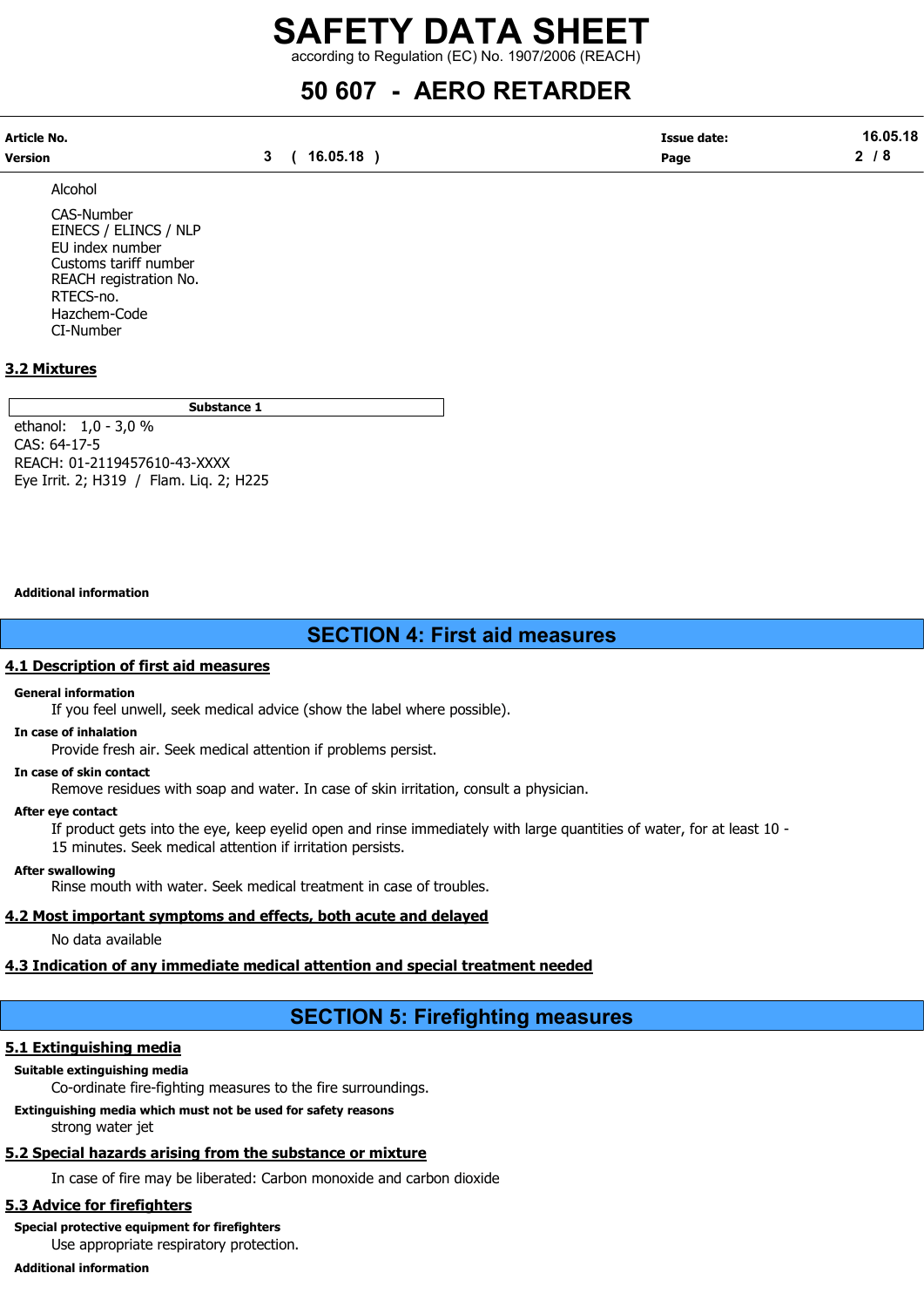according to Regulation (EC) No. 1907/2006 (REACH)

## 50 607 - AERO RETARDER

| Article No.                                                     |                                                                                                                      | <b>Issue date:</b> | 16.05.18 |  |  |  |  |  |
|-----------------------------------------------------------------|----------------------------------------------------------------------------------------------------------------------|--------------------|----------|--|--|--|--|--|
| Version                                                         | 3<br>$16.05.18$ )                                                                                                    | Page               | 3/8      |  |  |  |  |  |
|                                                                 | <b>SECTION 6: Accidental release measures</b>                                                                        |                    |          |  |  |  |  |  |
|                                                                 | 6.1 Personal precautions, protective equipment and emergency procedures                                              |                    |          |  |  |  |  |  |
|                                                                 | Avoid contact with skin, eyes, and clothing.                                                                         |                    |          |  |  |  |  |  |
| 6.2 environmental precautions                                   | Discharge into the environment must be avoided.                                                                      |                    |          |  |  |  |  |  |
| <b>Methods for cleaning up</b><br><b>Additional information</b> | 6.3 Methods and material for containment and cleaning up<br>Collect spilled material using paper towels and dispose. |                    |          |  |  |  |  |  |
| 6.4 Reference to other sections                                 |                                                                                                                      |                    |          |  |  |  |  |  |
|                                                                 | Dispose of waste according to applicable legislation.                                                                |                    |          |  |  |  |  |  |
|                                                                 | <b>SECTION 7: Handling and storage</b>                                                                               |                    |          |  |  |  |  |  |

## 7.1 Precautions for safe handling

### Advices on safe handling

Handle in accordance with good industrial hygiene and safety practice.

#### Precautions against fire and explosion

No special measures are required.

## 7.2 Conditions for safe storage, including any incompatibilities

#### Requirements for storerooms and containers

Store in a well-ventilated place. Keep container tightly closed. Keep away from sources of ignition and heat.

#### Hints on joint storage

Storage class Further details

Protect from frost and exposure to sun.

## 7.3 Specific end use(s)

## SECTION 8: Exposure controls/personal protection

## 8.1 Control parameters

64-17-5 ethanol

| DEU   WEL |              | $500,000$ $mL/m^3$            | $\sim$          |
|-----------|--------------|-------------------------------|-----------------|
| DEU WEL   |              | $960,000$ mg/m <sup>3</sup>   | $2(II);$ DGF; Y |
|           | USA PEL (US) | 1.000,000 ppm                 | 8h (long term)  |
|           | USA PEL (US) | $1.900,000$ mg/m <sup>3</sup> | 8h (long term)  |

#### 8.2 Exposure controls

### Occupational exposure controls

#### Respiratory protection

With correct and proper use, and under normal conditions, breathing protection is not required. Respiratory protection must be worn whenever the WEL levels have been exceeded.

Hand protection

Protective gloves

Eye protection

**Goggles** 

Body protection

Wear suitable protective clothing.

General protection and hygiene measures Handle in accordance with good industrial hygiene and safety practice. Wash hands thoroughly after handling.

## SECTION 9: Physical and chemical properties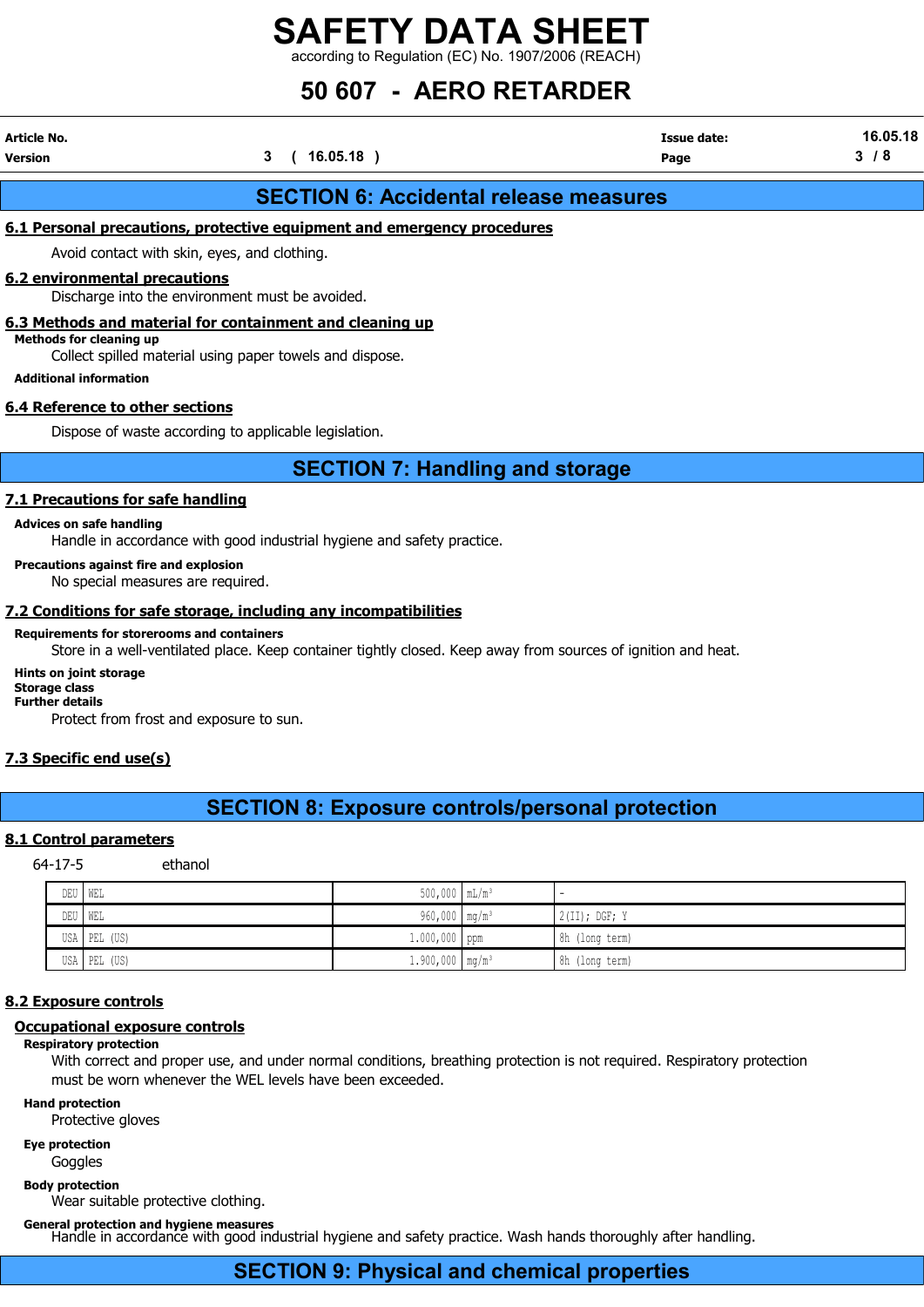according to Regulation (EC) No. 1907/2006 (REACH)

## 50 607 - AERO RETARDER

| Article No.<br>Version              |                                                           | $\mathbf{3}$ | (16.05.18) |     | <b>Issue date:</b><br>Page | 16.05.18<br>4/8 |
|-------------------------------------|-----------------------------------------------------------|--------------|------------|-----|----------------------------|-----------------|
|                                     | 9.1 information on basic physical and chemical properties |              |            |     |                            |                 |
| Form                                | liquid                                                    |              |            |     |                            |                 |
| Colour                              | clear                                                     |              |            |     |                            |                 |
| <b>Odour</b>                        | characteristic                                            |              |            |     |                            |                 |
|                                     |                                                           |              | min        | max |                            |                 |
| <b>Initial boiling point and</b>    |                                                           |              | 100 °C     |     |                            |                 |
| boiling range                       |                                                           |              |            |     |                            |                 |
| <b>Melting point/freezing point</b> |                                                           |              |            |     |                            |                 |
| Flash point/flash point range       |                                                           |              |            |     |                            |                 |
| <b>Flammability</b>                 |                                                           |              |            |     |                            |                 |
| <b>Ignition temperature</b>         |                                                           |              |            |     |                            |                 |
| <b>Auto-ignition temperature</b>    |                                                           |              |            |     |                            |                 |
| <b>Explosion limits</b>             |                                                           |              |            |     |                            |                 |
| <b>Refraction index</b>             |                                                           |              |            |     |                            |                 |
|                                     | Partition coefficient: n-octanol/water                    |              |            |     |                            |                 |
| <b>Danger of explosion</b>          |                                                           |              |            |     |                            |                 |
| Vapour pressure                     |                                                           |              |            |     |                            |                 |
| <b>Density</b>                      |                                                           |              | 1 g/ml     |     | 20 °C                      |                 |
| <b>PH</b> value                     |                                                           |              | 8,5        | 9,5 |                            |                 |
| <b>Viscosity dynamic of</b>         |                                                           |              |            |     |                            |                 |
| Viscosity dynamic up to             |                                                           |              |            |     |                            |                 |
| <b>Viscosity kinematic of</b>       |                                                           |              |            |     |                            |                 |
| Viscosity kinematic up to           |                                                           |              |            |     |                            |                 |

## 9.2 Other information

## SECTION 10: Stability and reactivity

## 10.1 Reactivity

Product is stable under normal storage conditions.

## 10.2 Chemical stability

## 10.3 Possibility of hazardous reactions

## 10.4 Conditions to avoid

Protect from frost and exposure to sun.

## 10.5 Incompatible materials

## 10.6 Hazardous decomposition products

Hazardous vapours may form during fires.

# 64-17-5 ethanol **SECTION 10: Stability and reactivity**<br> **oral LAT AND SECTION 10: Stability and reactivity**<br> **oral LAT AND SECTION AND SECTION AND SECTION 11: Toxicological information**<br> **end** and exposure to sun.<br> **end** and the state of **SECTION 10: Stability and reactivity**<br>
e under normal storage conditions.<br>
<u>lity</u><br>
<u>avoid</u><br>
<u>inhalatilatis</u><br> **omposition products**<br>
omposition products<br>
omposition products<br>
ethanol<br>
state and a state of the state of the **SECTION 10: Stability and reactivity**<br>
under normal storage conditions.<br> **derivative conditions**<br> **derivative conditions**<br> **derivative of the condition of the condition of the condition of the condition of the condition<br>**

## SECTION 11: Toxicological information

## 11.1 Information on toxicological effects

Acute toxicity No data available In case of inhalation No data available After swallowing No data available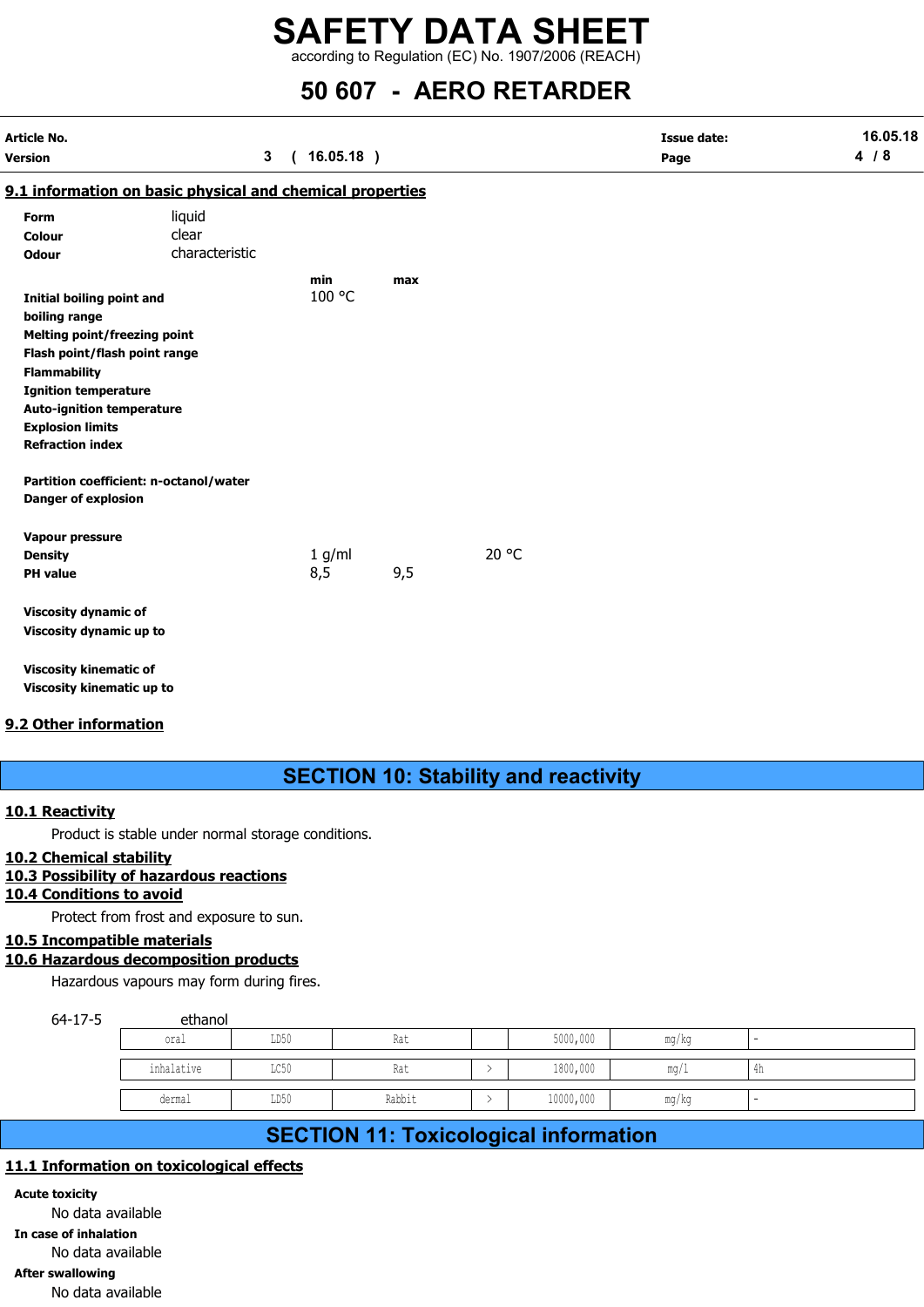## 50 607 - AERO RETARDER

|                                                                                        |         |              | according to Regulation (EC) No. 1907/2006 (REACH) |               |           |                            |                |                 |
|----------------------------------------------------------------------------------------|---------|--------------|----------------------------------------------------|---------------|-----------|----------------------------|----------------|-----------------|
|                                                                                        |         |              | 50 607 - AERO RETARDER                             |               |           |                            |                |                 |
| <b>Article No.</b><br><b>Version</b>                                                   |         | $\mathbf{3}$ | $16.05.18$ )                                       |               |           | <b>Issue date:</b><br>Page |                | 16.05.18<br>5/8 |
| In case of skin contact<br>No data available<br>After eye contact<br>No data available |         |              |                                                    |               |           |                            |                |                 |
| <b>Practical experience</b>                                                            |         |              |                                                    |               |           |                            |                |                 |
| <b>General remarks</b>                                                                 |         |              |                                                    |               |           |                            |                |                 |
| <b>Toxicological tests</b>                                                             |         |              |                                                    |               |           |                            |                |                 |
| $64 - 17 - 5$                                                                          | ethanol |              |                                                    |               |           |                            |                |                 |
|                                                                                        |         | LC50         | fish                                               |               | 8150,000  | mg/1                       | 48h            |                 |
|                                                                                        |         | EC50         | Daphnia magna                                      | $\rightarrow$ | 14221,000 | mg/1                       | $48\mathrm{h}$ |                 |
|                                                                                        |         |              |                                                    |               |           |                            |                |                 |
|                                                                                        |         |              | <b>SECTION 12: Ecological information</b>          |               |           |                            |                |                 |
| 12.1 Toxicity                                                                          |         |              |                                                    |               |           |                            |                |                 |
| <b>Aquatic toxicity</b><br>No data available                                           |         |              |                                                    |               |           |                            |                |                 |

## Practical experience

## General remarks

## Toxicological tests

| . |      |                |                                     |      |     |
|---|------|----------------|-------------------------------------|------|-----|
|   | LC50 | $\sim$<br>ᆂᆂᇦᄞ | 01E <sub>0</sub><br>0.00<br>∪∪U,∪UU | mq/L | 48h |
|   |      |                |                                     |      |     |
|   | EC50 | Daphnia magna  | 14221,000                           | ma/l | 48h |
|   |      |                |                                     |      |     |

## SECTION 12: Ecological information

## 12.1 Toxicity

Water Hazard Class 1 WGK catalog number General information

## 12.2 Persistence and degradability

Further details Product is partially biodegradable. Oxygen demand

## 12.3 Bioaccumulative potential

Bioconcentration factor (BCF) Partition coefficient: n-octanol/water

12.4 Mobility in soil No data available

## 12.5 Results of PBT and vPvB assessment

No data available

## 12.6 Other adverse effects

General information

## Ecotoxicological effects

## SECTION 13: Disposal considerations

## 13.1 Waste treatment methods

## **Product**

Waste key number 080 112 waste paint and varnish other than those mentioned in 08 01 11 Recommendation

## Contaminated packaging

Waste key number Recommendation

Non-contaminated packages may be recycled. Handle contaminated packages in the same way as the substance itself.

## Additional information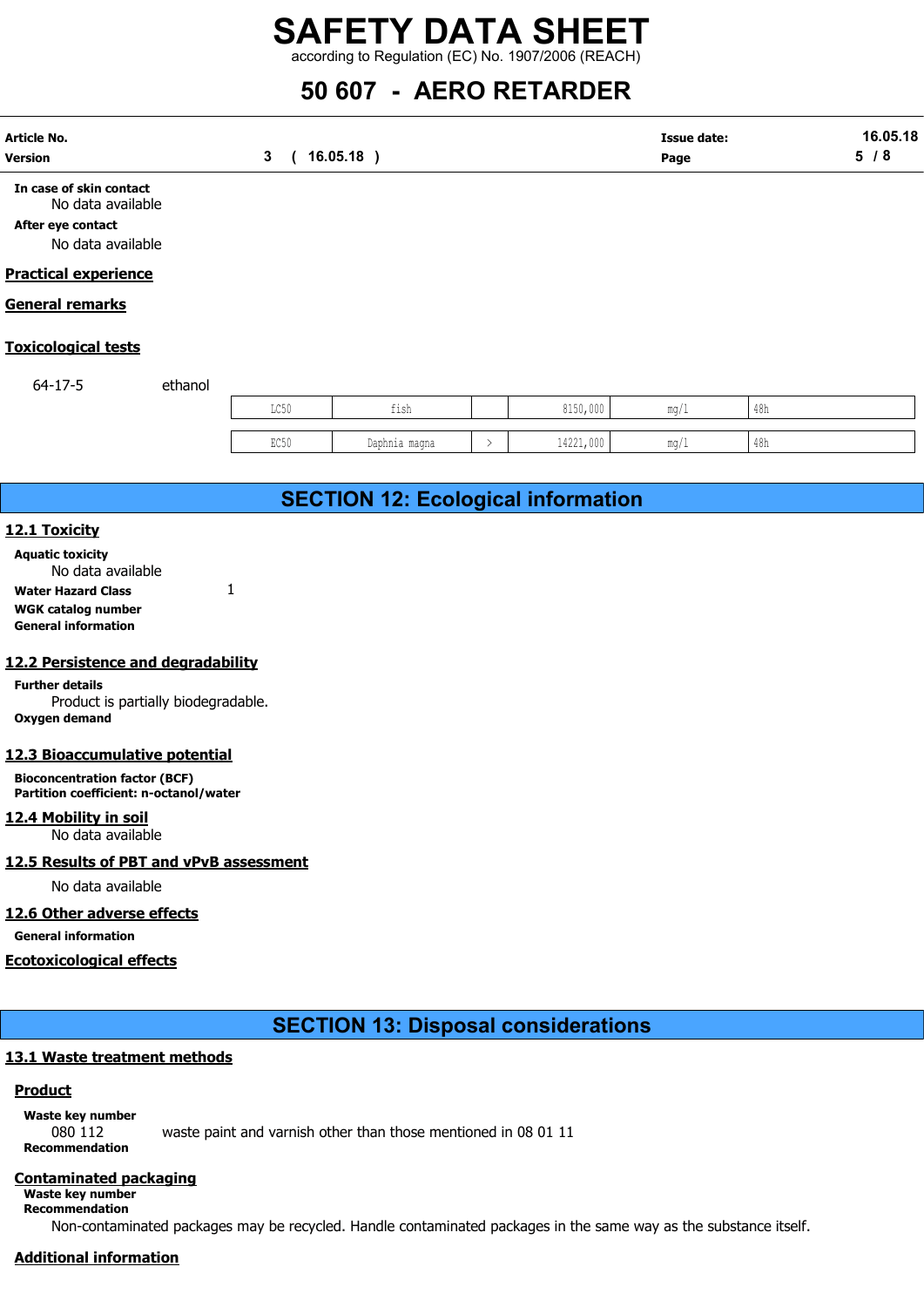## SAFETY DATA SHEET according to Regulation (EC) No. 1907/2006 (REACH)

## 50 607 - AERO RETARDER

| Article No. |              | <b>Issue date:</b> | 16.05.18 |
|-------------|--------------|--------------------|----------|
| Version     | 3 ( 16.05.18 | Page               | 6/8      |

## SECTION 14: Transport information

## 14.1 UN number

## 14.2 UN proper shipping name

ADR, ADN No dangerous good in sense of these transport regulations. IMDG, IATA

## 14.3 Transport hazard class(es)

ADR, ADN IMDG IATA

## 14.4 Packing group

## 14.5 Environmental hazards

Marine Pollutant - IMDG

Marine Pollutant - ADN

## 14.6 Special precautions for user

## Land transport

Code: ADR/RID Kemmler-number Hazard label ADR Limited quantities Contaminated packaging: Instructions Contaminated packaging: Special provisions Special provisions for packing together Portable tanks: Instructions Portable tanks: Special provisions Tank coding Tunnel restriction Remarks EQ Special provisions

## Inland waterway craft

Hazard label Limited quantities Transport permitted Equipment necessary Ventilation Remarks EQ Special provisions

## Sea transport

EmS Special provisions Limited quantities Contaminated packaging: Instructions Contaminated packaging: Special provisions IBC: Instructions IBC: Provisions Tank instructions IMO Tank instructions UN Tank instructions Special provisions Stowage and segregation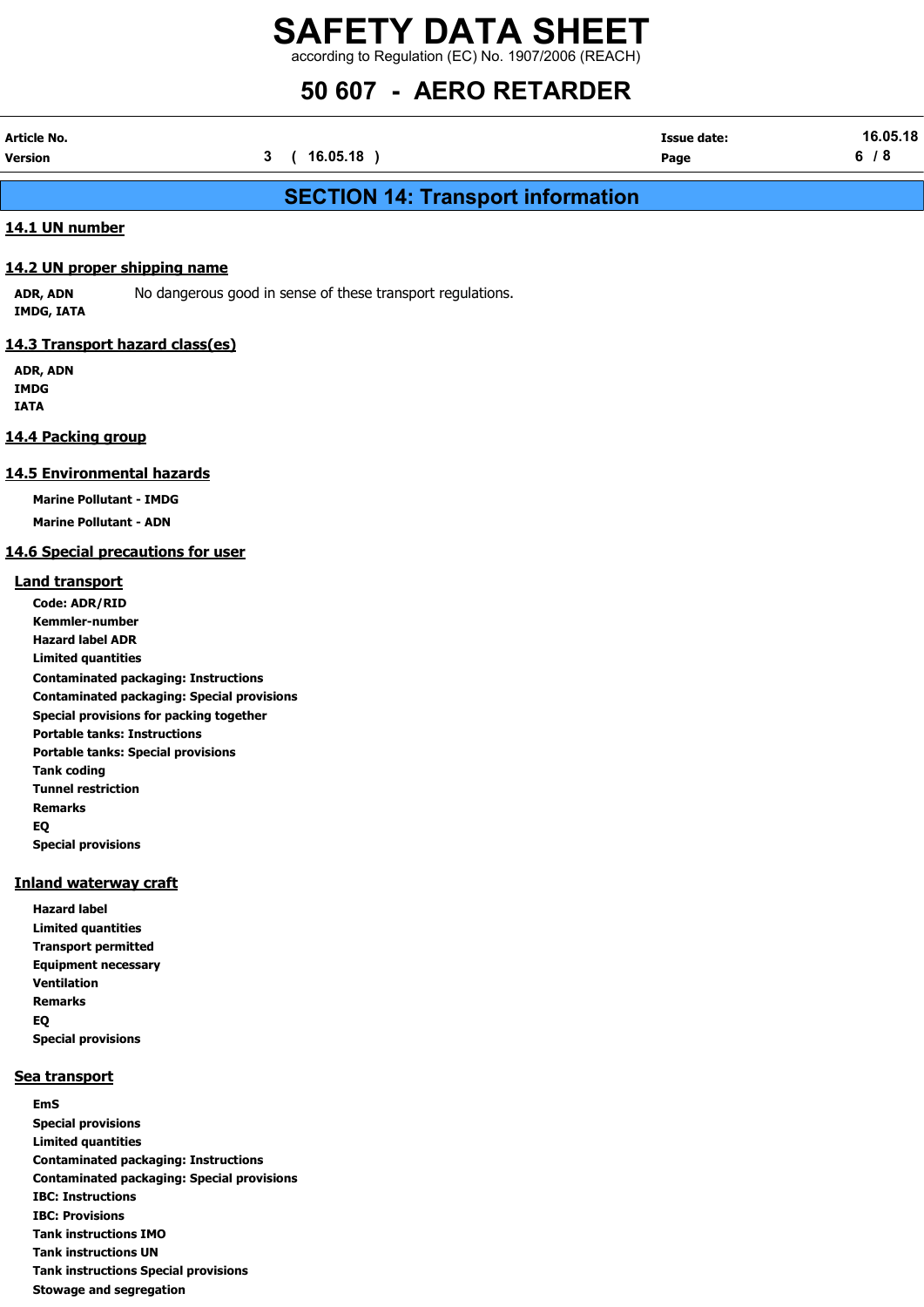according to Regulation (EC) No. 1907/2006 (REACH)

## 50 607 - AERO RETARDER

| Article No. |          | <b>Issue date:</b> | 16.05.18 |
|-------------|----------|--------------------|----------|
| Version     | 16.05.18 | Page               | $\sim$   |

Properties and observations Remarks EQ

## Air transport

Hazard Passenger Passenger LQ Cargo ERG Remarks EQ Special Provisioning

## 14.7 Transport in bulk according to Annex II of MARPOL 73/78 and the IBC Code

No data available

SECTION 15: Regulatory information

## 15.1 Safety, health and environmental regulations/legislation specific for the substance or mixture

## National regulations

## **Europe**

Contents of VOC [%] Contents of VOC [g/L] Further regulations, limitations and legal requirements

## **Germany**

Storage class Water Hazard Class 1 WGK catalog number Incident regulation Information on working limitations Further regulations, limitations and legal requirements

## **Denmark**

Further regulations, limitations and legal requirements

## **Hungary**

Further regulations, limitations and legal requirements

## Great Britain

Further regulations, limitations and legal requirements

## **Switzerland**

Contents of VOC [%]  $< 3\%$ Further regulations, limitations and legal requirements

## USA

Further regulations, limitations and legal requirements Federal Regulations State Regulations

## Japan